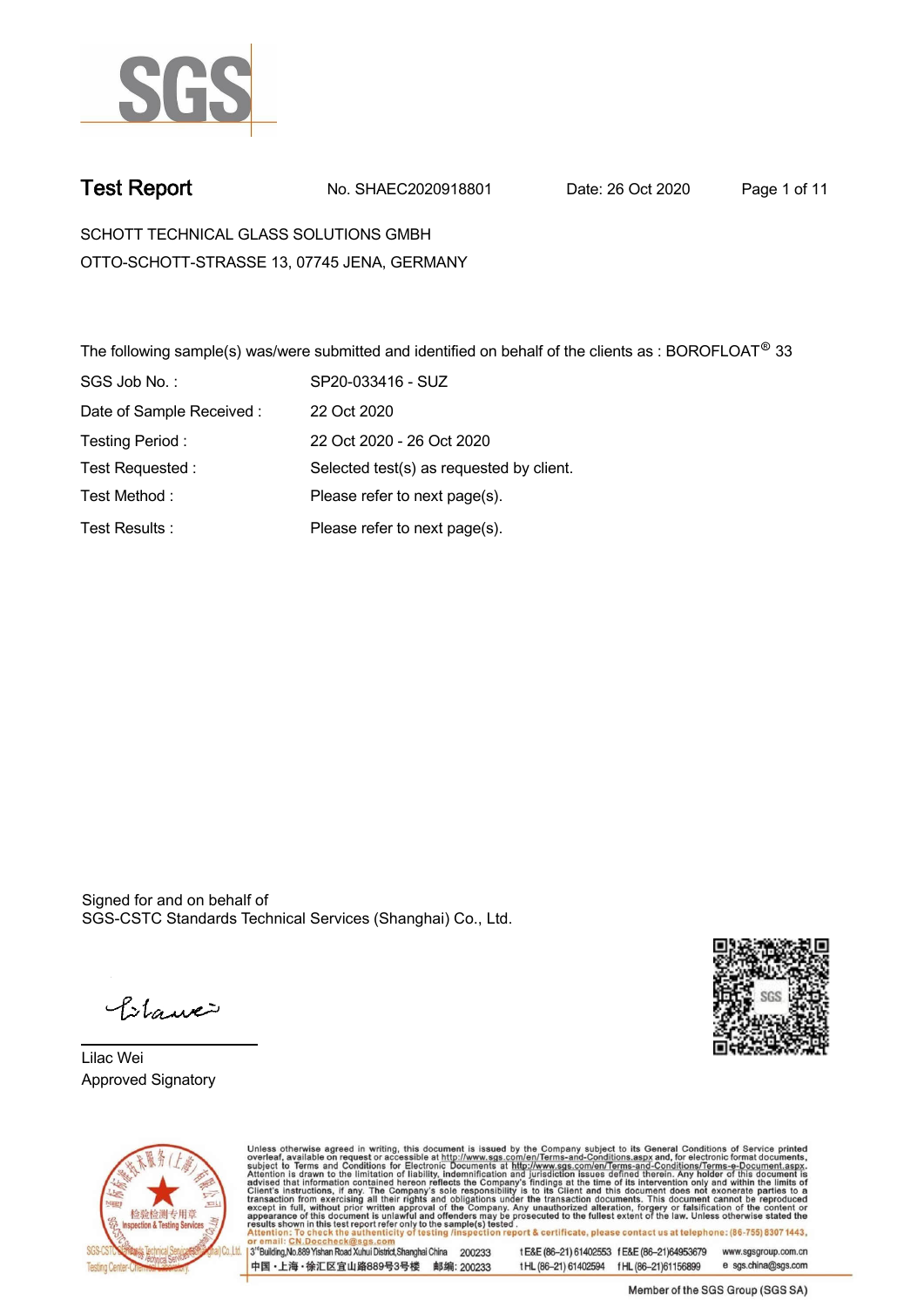

**Test Report. No. SHAEC2020918801 Date: 26 Oct 2020. Page 2 of 11.**

**Test Results :.**

**Test Part Description : .**

| Specimen No.    | <b>SGS Sample ID</b> | <b>Description</b>          |
|-----------------|----------------------|-----------------------------|
| SN <sub>1</sub> | SHA20-209188.001     | Colorless Transparent glass |

- **Remarks :.(1) 1 mg/kg = 0.0001% . (2) RL = Report Limit .**
	- **(3) ND = Not Detected ( < RL ) .**
	- **(4) "-" = Not Regulated .**

### **RoHS Directive (EU) 2015/863 amending Annex II to Directive 2011/65/EU.**

**Test Method :. With reference to IEC 62321-4:2013+AMD1:2017, IEC62321-5:2013, IEC62321-7-2:2017, IEC 62321-6:2015 and IEC62321-8:2017, analyzed by ICP-OES, AAS, UV-Vis and GC-MS. .**

| <u>Test Item(s)</u>          | <b>Limit</b>                 | <u>Unit</u> | <b>MDL</b>               | 001       |
|------------------------------|------------------------------|-------------|--------------------------|-----------|
| Cadmium (Cd)                 | 100                          | mg/kg       | $\overline{c}$           | <b>ND</b> |
| Lead (Pb)                    | 1000                         | mg/kg       | 2                        | <b>ND</b> |
| Mercury (Hg)                 | 1000                         | mg/kg       | 2                        | <b>ND</b> |
| Hexavalent Chromium (Cr(VI)) | 1000                         | mg/kg       | 8                        | <b>ND</b> |
| Sum of PBBs                  | 1000                         | mg/kg       |                          | ND        |
| Monobromobiphenyl            | -                            | mg/kg       | 5                        | ND        |
| Dibromobiphenyl              | $\qquad \qquad \blacksquare$ | mg/kg       | 5                        | ND        |
| Tribromobiphenyl             | -                            | mg/kg       | 5                        | ND        |
| Tetrabromobiphenyl           | -                            | mg/kg       | 5                        | ND        |
| Pentabromobiphenyl           | $\overline{\phantom{0}}$     | mg/kg       | 5                        | <b>ND</b> |
| Hexabromobiphenyl            | -                            | mg/kg       | 5                        | ND        |
| Heptabromobiphenyl           | $\overline{\phantom{0}}$     | mg/kg       | 5                        | <b>ND</b> |
| Octabromobiphenyl            | -                            | mg/kg       | 5                        | <b>ND</b> |
| Nonabromobiphenyl            | -                            | mg/kg       | 5                        | <b>ND</b> |
| Decabromobiphenyl            |                              | mg/kg       | 5                        | ND        |
| Sum of PBDEs                 | 1000                         | mg/kg       | $\overline{\phantom{a}}$ | ND        |
| Monobromodiphenyl ether      | $\qquad \qquad \blacksquare$ | mg/kg       | 5                        | ND        |
| Dibromodiphenyl ether        | $\qquad \qquad \blacksquare$ | mg/kg       | 5                        | ND        |
| Tribromodiphenyl ether       | $\overline{\phantom{a}}$     | mg/kg       | 5                        | <b>ND</b> |
| Tetrabromodiphenyl ether     |                              | mg/kg       | 5                        | <b>ND</b> |



Unless otherwise agreed in writing, this document is issued by the Company subject to its General Conditions of Service printed overleaf, available on request or accessible at http://www.sgs.com/en/Terms-and-Conditions.asp

3<sup>rd</sup> Building, No.889 Yishan Road Xuhui District, Shanghai China 200233 中国·上海·徐汇区宜山路889号3号楼 邮编: 200233 tE&E (86-21) 61402553 fE&E (86-21)64953679 www.sgsgroup.com.cn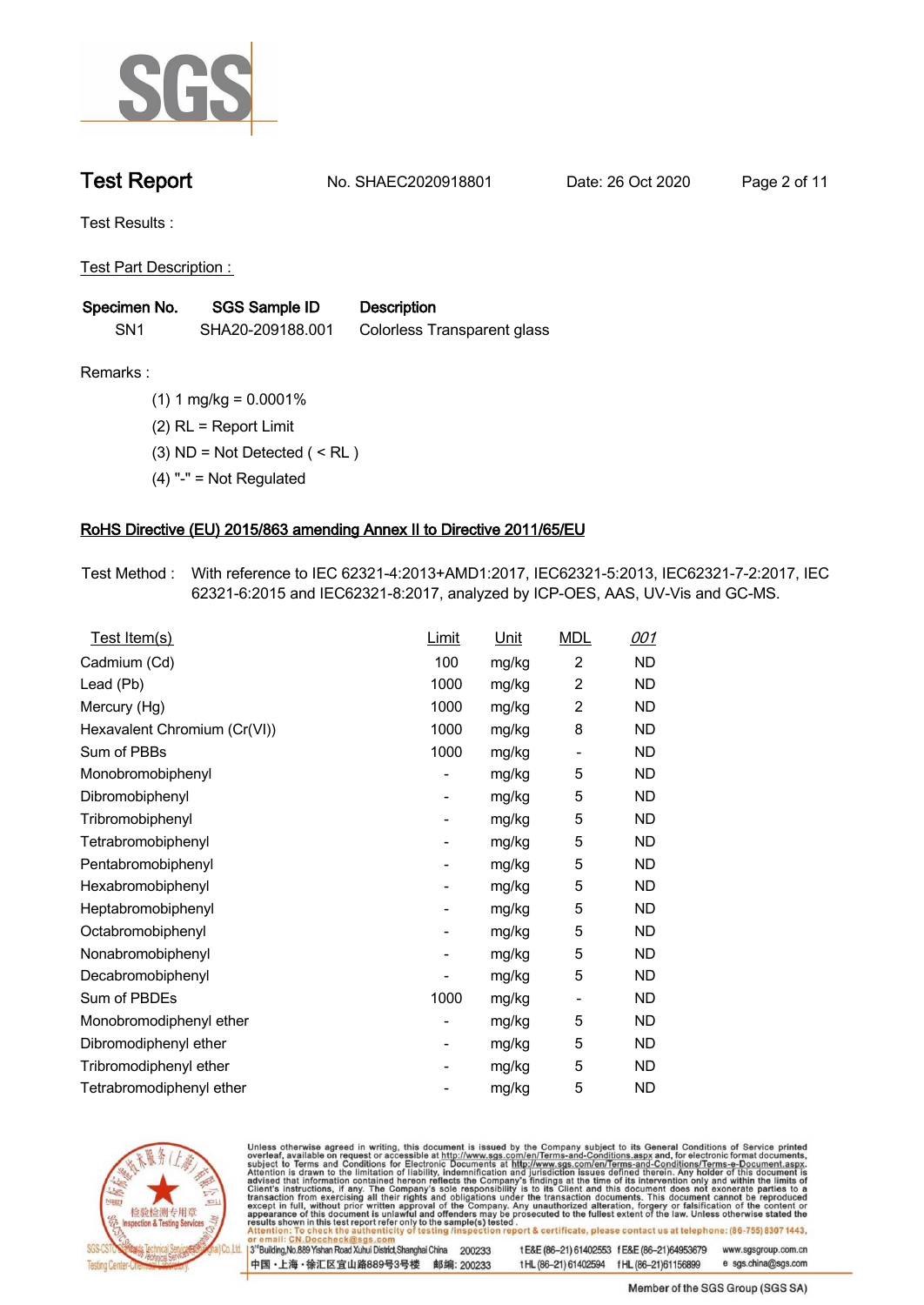

| <b>Test Report</b>                | No. SHAEC2020918801      |             | Date: 26 Oct 2020 |            | Page 3 of 11 |
|-----------------------------------|--------------------------|-------------|-------------------|------------|--------------|
| Test Item(s)                      | Limit                    | <u>Unit</u> | <b>MDL</b>        | <u>001</u> |              |
| Pentabromodiphenyl ether          | -                        | mg/kg       | 5                 | <b>ND</b>  |              |
| Hexabromodiphenyl ether           | $\overline{\phantom{0}}$ | mg/kg       | 5                 | <b>ND</b>  |              |
| Heptabromodiphenyl ether          | -                        | mg/kg       | 5                 | <b>ND</b>  |              |
| Octabromodiphenyl ether           | -                        | mg/kg       | 5                 | ND         |              |
| Nonabromodiphenyl ether           | -                        | mg/kg       | 5                 | <b>ND</b>  |              |
| Decabromodiphenyl ether           | -                        | mg/kg       | 5                 | <b>ND</b>  |              |
| Di-butyl Phthalate (DBP)          | 1000                     | mg/kg       | 50                | <b>ND</b>  |              |
| Benzyl Butyl Phthalate (BBP)      | 1000                     | mg/kg       | 50                | <b>ND</b>  |              |
| Di-2-Ethyl Hexyl Phthalate (DEHP) | 1000                     | mg/kg       | 50                | <b>ND</b>  |              |
| Diisobutyl Phthalates (DIBP)      | 1000                     | mg/kg       | 50                | <b>ND</b>  |              |

**Notes :.**

- **(1) The maximum permissible limit is quoted from RoHS Directive (EU) 2015/863. IEC 62321 series is equivalent to EN 62321 series https://www.cenelec.eu/dyn/www/f?p=104:30:1742232870351101::::FSP\_ORG\_ID,FSP\_LANG\_ID: 1258637,25**
- **(2) The restriction of DEHP, BBP, DBP and DIBP shall apply to medical devices, including in vitro medical devices, and monitoring and control instruments,including industrial monitoring and control instruments, from 22 July 2021.**
- **(3) The restriction of DEHP, BBP, DBP and DIBP shall not apply to toys which are already subject to the restriction of DEHP, BBP, DBP and DIBP through entry 51 of Annex XVII to Regulation (EC) No 1907/2006..**

### **Element(s).**

**Test Method :. With reference to US EPA 3052:1996, analysis was performed by ICP-OES. .**

| Test Item(s)  | <u>Unit</u> | <b>MDL</b> | 001 |
|---------------|-------------|------------|-----|
| Antimony (Sb) | mg/kg       | 10         | ND  |
| Arsenic (As)  | mg/kg       | 10         | ND  |
| Barium (Ba)   | mg/kg       | 10         | ND  |

### **Halogen.**

**Test Method :. With reference to EN 14582: 2016 , analysis was performed by IC. .**



Unless otherwise agreed in writing, this document is issued by the Company subject to its General Conditions of Service printed overleaf, available on request or accessible at http://www.sgs.com/en/Terms-and-Conditions.asp t E&E (86-21) 61402553 f E&E (86-21)64953679 3<sup>rd</sup>Building, No.889 Yishan Road Xuhui District, Shanghai China 200233 www.sgsgroup.com.cn

中国·上海·徐汇区宜山路889号3号楼 邮编: 200233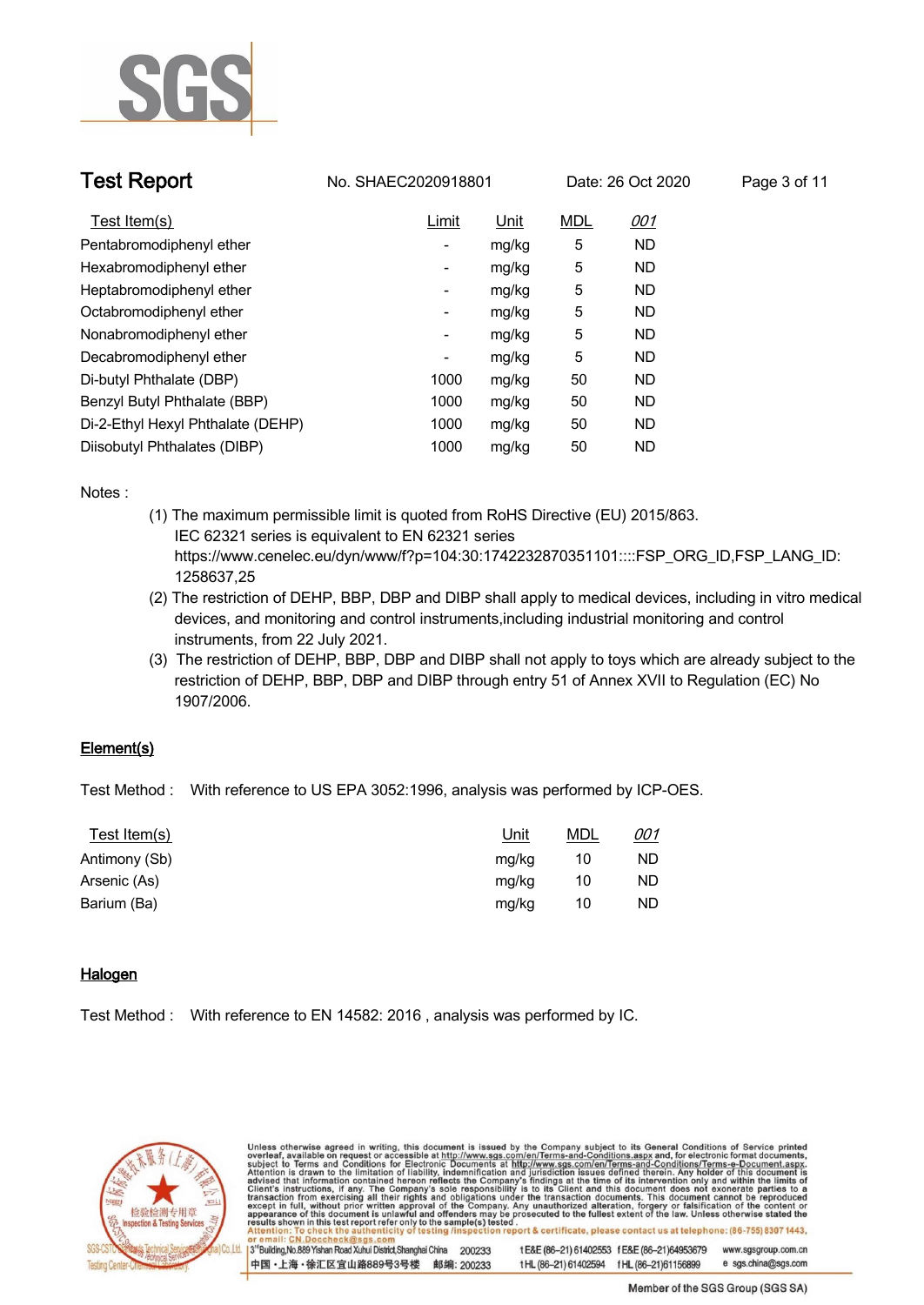

| <b>Test Report</b> | No. SHAEC2020918801 | Date: 26 Oct 2020 |            | Page 4 of 11 |
|--------------------|---------------------|-------------------|------------|--------------|
| Test Item(s)       | <u>Unit</u>         | <u>MDL</u>        | <u>001</u> |              |
| Fluorine (F)       | mg/kg               | 50                | ND         |              |
| Chlorine (CI)      | mg/kg               | 50                | ND         |              |
| Bromine (Br)       | mg/kg               | 50                | ND         |              |
| lodine (I)         | mg/kg               | 50                | ND         |              |



Unless otherwise agreed in writing, this document is issued by the Company subject to its General Conditions of Service printed overleaf, available on request or accessible at http://www.sgs.com/en/Terms-and-Conditions.asp

13<sup>rd</sup> Building, No.889 Yishan Road Xuhui District, Shanghai China 200233 中国·上海·徐汇区宜山路889号3号楼 邮编: 200233 tE&E (86-21) 61402553 fE&E (86-21)64953679 www.sgsgroup.com.cn

e sgs.china@sgs.com t HL (86-21) 61402594 f HL (86-21) 61156899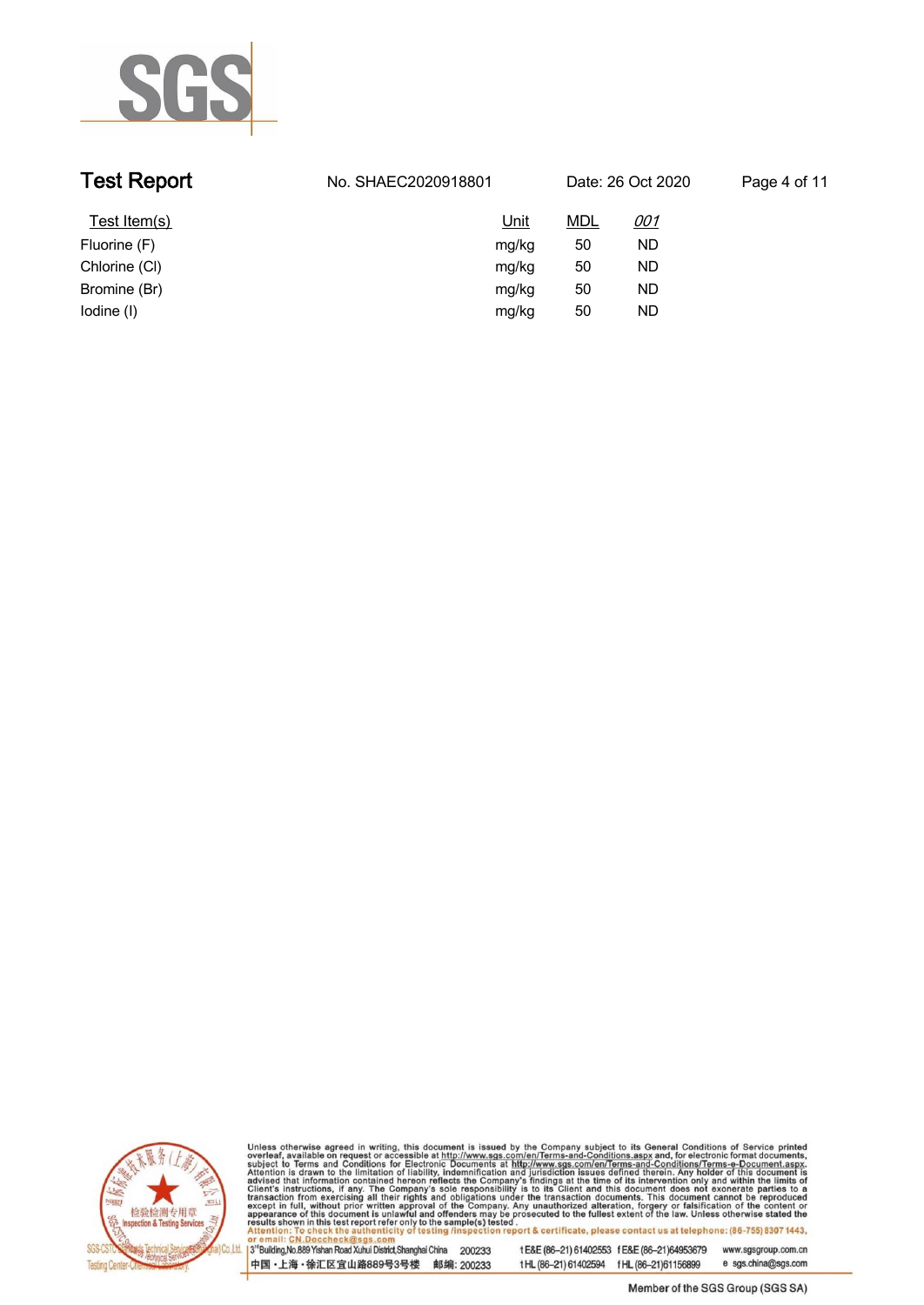

**Test Report. No. SHAEC2020918801 Date: 26 Oct 2020. Page 5 of 11.**

## **ATTACHMENTS**

### **Elements (IEC62321) Testing Flow Chart**

1) These samples were dissolved totally by pre-conditioning method according to below flow chart.





Unless otherwise agreed in writing, this document is issued by the Company subject to its General Conditions of Service printed overleaf, available on request or accessible at http://www.sgs.com/en/Terms-and-Conditions.asp

3<sup>rd</sup> Building, No.889 Yishan Road Xuhui District, Shanghai China 200233 中国·上海·徐汇区宜山路889号3号楼 邮编: 200233 tE&E (86-21) 61402553 fE&E (86-21)64953679 www.sgsgroup.com.cn e sgs.china@sgs.com t HL (86-21) 61402594 f HL (86-21) 61156899

Member of the SGS Group (SGS SA)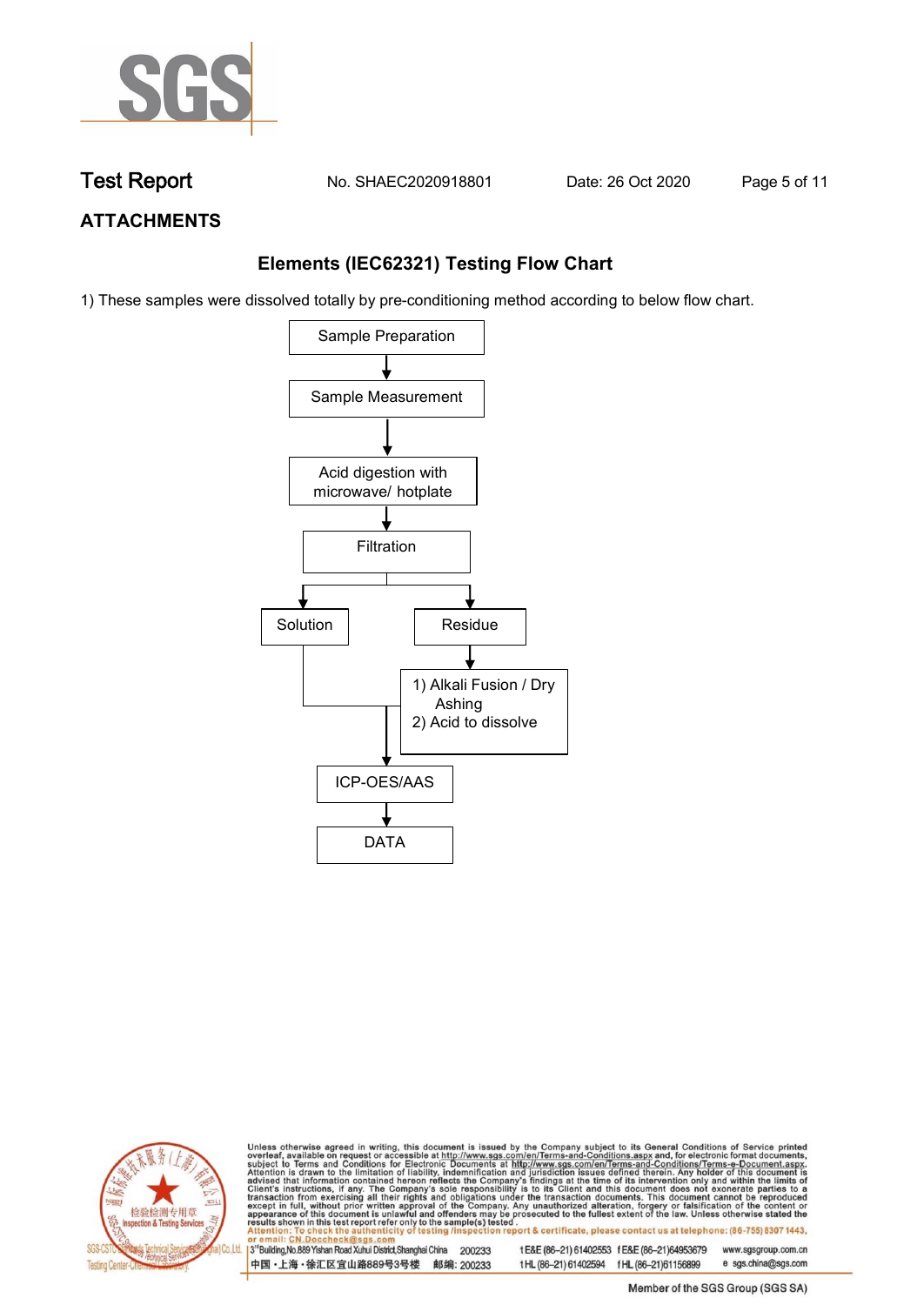

**Test Report. No. SHAEC2020918801 Date: 26 Oct 2020. Page 6 of 11.**

### **ATTACHMENTS**

### **Hexavalent Chromium (Cr(VI)) Testing Flow Chart**





Unless otherwise agreed in writing, this document is issued by the Company subject to its General Conditions of Service printed overleaf, available on request or accessible at http://www.sgs.com/en/Terms-and-Conditions.asp

3<sup>rd</sup> Building, No.889 Yishan Road Xuhui District, Shanghai China 200233 中国·上海·徐汇区宜山路889号3号楼 邮编: 200233 tE&E (86-21) 61402553 fE&E (86-21)64953679 www.sgsgroup.com.cn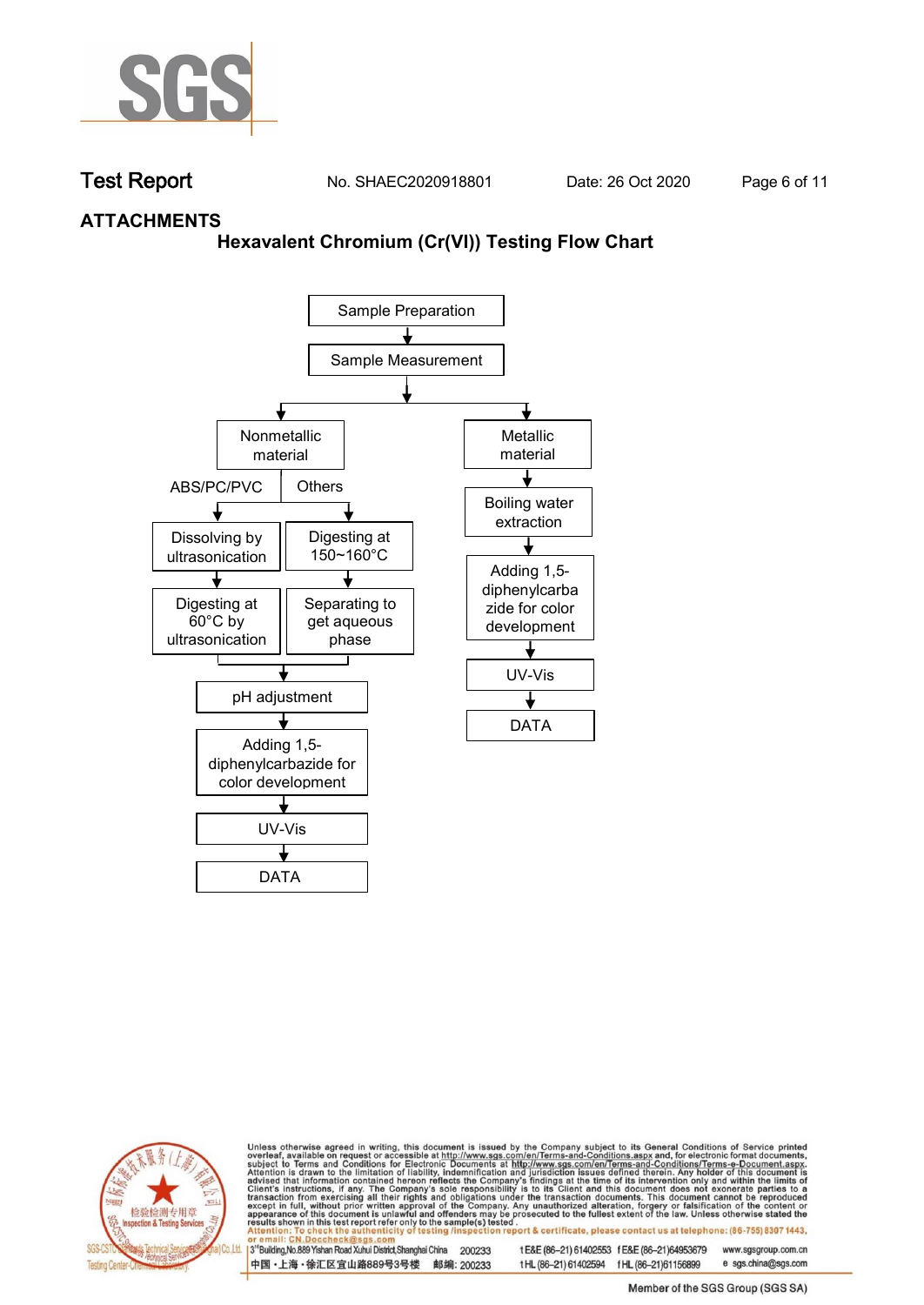

**Test Report. No. SHAEC2020918801 Date: 26 Oct 2020. Page 7 of 11.**

**ATTACHMENTS**

## **PBBs/PBDEs Testing Flow Chart**





Unless otherwise agreed in writing, this document is issued by the Company subject to its General Conditions of Service printed overleaf, available on request or accessible at http://www.sgs.com/en/Terms-and-Conditions.asp

3<sup>'</sup>Building, No.889 Yishan Road Xuhui District, Shanghai China 200233 中国·上海·徐汇区宜山路889号3号楼 邮编: 200233

tE&E (86-21) 61402553 fE&E (86-21)64953679 www.sgsgroup.com.cn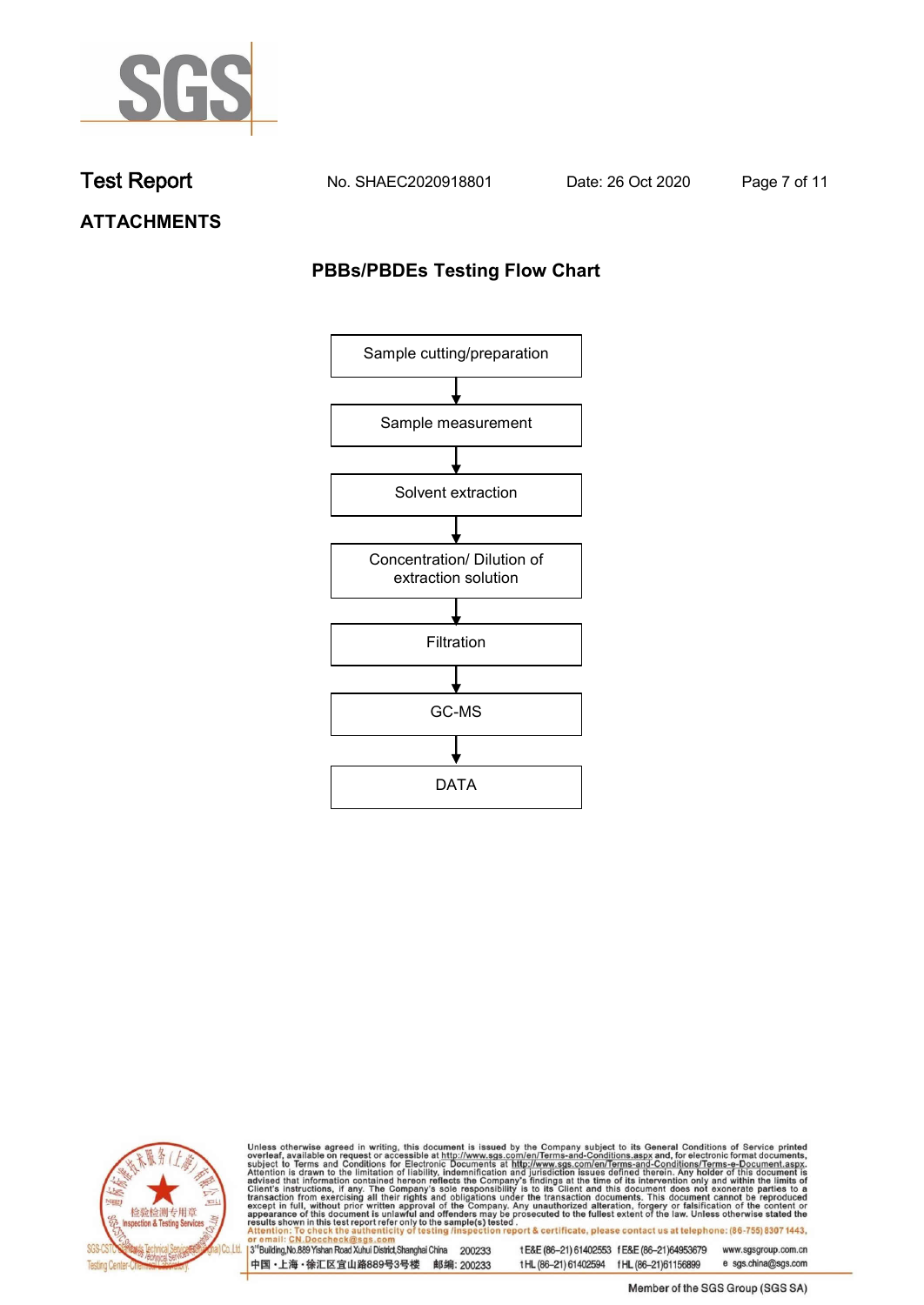

**Test Report. No. SHAEC2020918801 Date: 26 Oct 2020. Page 8 of 11.**

# **ATTACHMENTS**

### **Phthalates Testing Flow Chart**





Unless otherwise agreed in writing, this document is issued by the Company subject to its General Conditions of Service printed overleaf, available on request or accessible at http://www.sgs.com/en/Terms-and-Conditions.asp

3<sup>'</sup>Building, No.889 Yishan Road Xuhui District, Shanghai China 200233 中国·上海·徐汇区宜山路889号3号楼 邮编: 200233

tE&E (86-21) 61402553 fE&E (86-21)64953679 www.sgsgroup.com.cn

e sgs.china@sgs.com t HL (86-21) 61402594 f HL (86-21) 61156899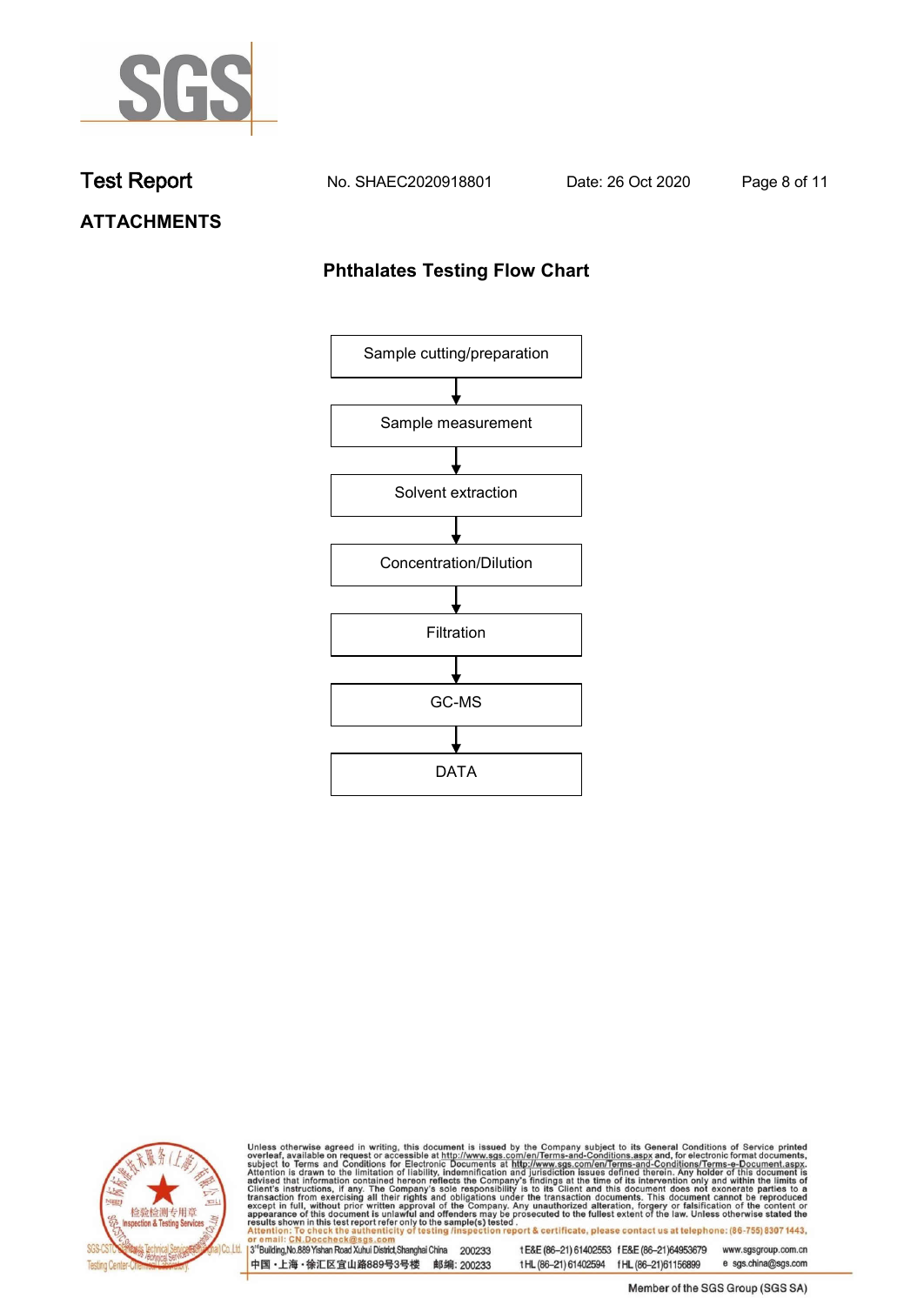

**Test Report. No. SHAEC2020918801 Date: 26 Oct 2020. Page 9 of 11.**

**ATTACHMENTS**

# **Halogen Testing (oxygen bomb) Flow Chart**





Unless otherwise agreed in writing, this document is issued by the Company subject to its General Conditions of Service printed overleaf, available on request or accessible at http://www.sgs.com/en/Terms-and-Conditions.asp

3<sup>'</sup>Building, No.889 Yishan Road Xuhui District, Shanghai China 200233 中国·上海·徐汇区宜山路889号3号楼 邮编: 200233

tE&E (86-21) 61402553 fE&E (86-21)64953679 www.sgsgroup.com.cn

e sgs.china@sgs.com t HL (86-21) 61402594 f HL (86-21) 61156899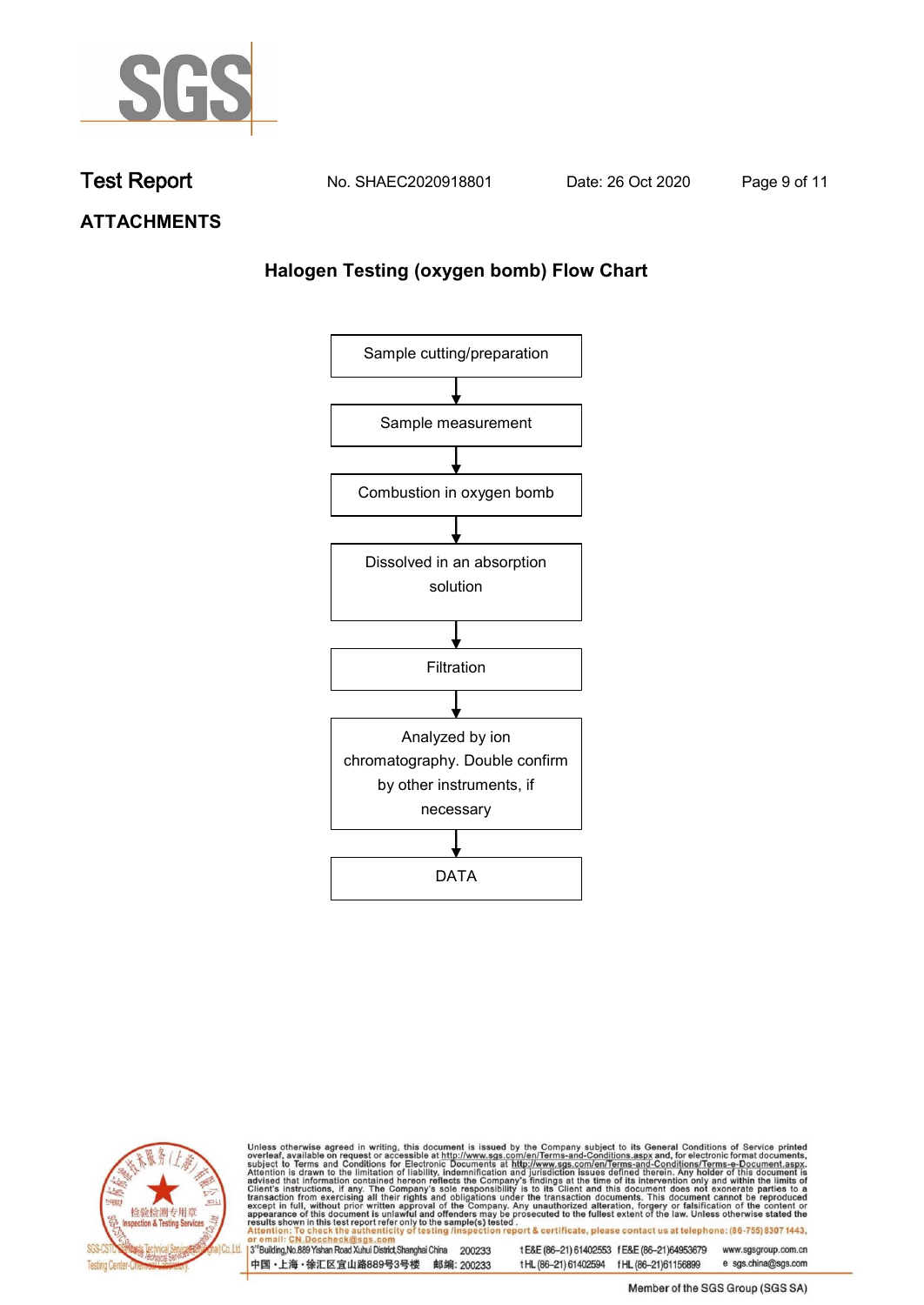

**Test Report. No. SHAEC2020918801 Date: 26 Oct 2020. Page 10 of 11.**

# **ATTACHMENTS**

## **Elements Testing Flow Chart**





Unless otherwise agreed in writing, this document is issued by the Company subject to its General Conditions of Service printed overleaf, available on request or accessible at http://www.sgs.com/en/Terms-and-Conditions.asp

3<sup>'</sup>Building, No.889 Yishan Road Xuhui District, Shanghai China 200233 中国·上海·徐汇区宜山路889号3号楼 邮编: 200233

tE&E (86-21) 61402553 fE&E (86-21)64953679 www.sgsgroup.com.cn

e sgs.china@sgs.com t HL (86-21) 61402594 f HL (86-21) 61156899 Member of the SGS Group (SGS SA)